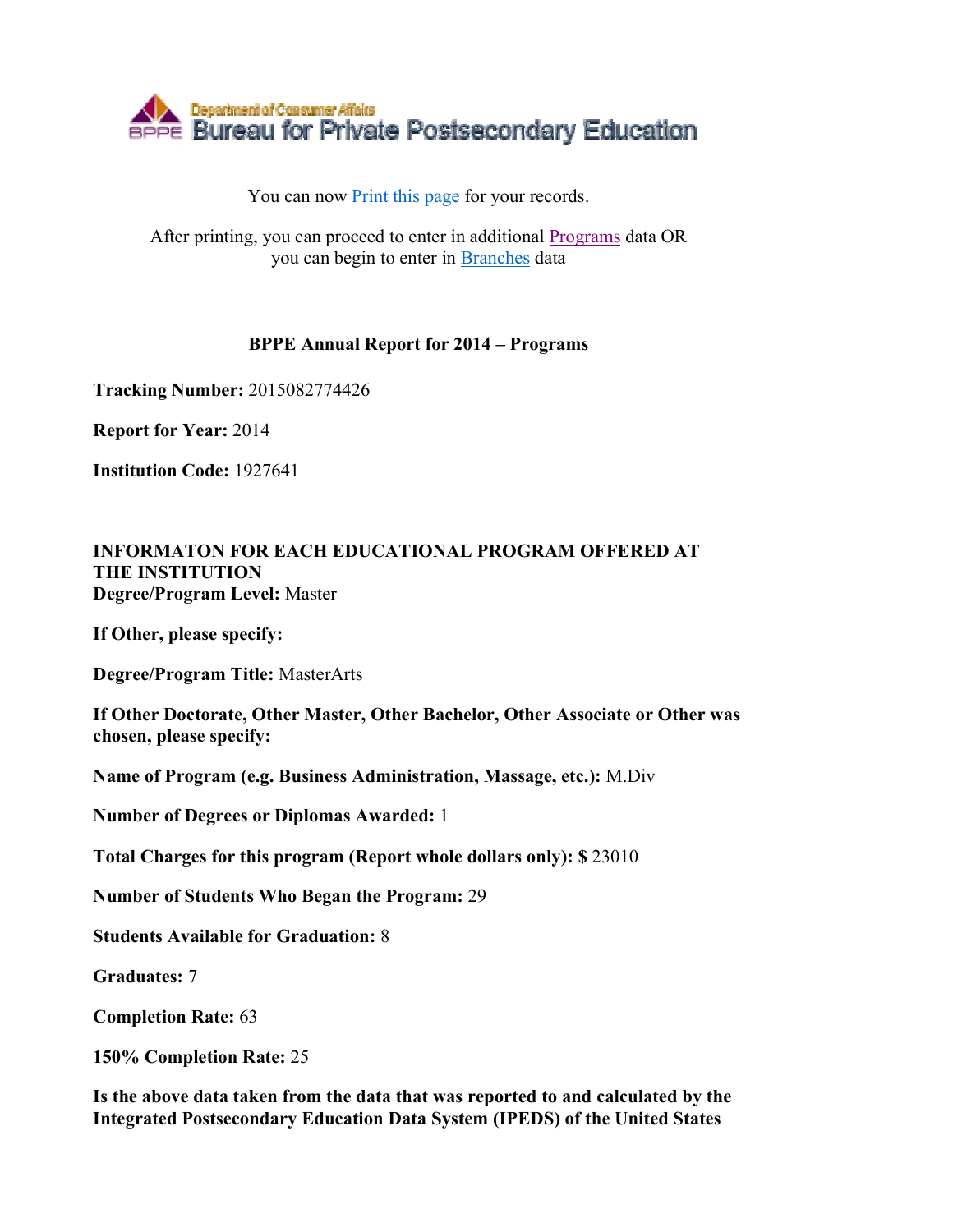**Department of Education?:** yes

**PLACEMENT Graduates Available for Employment:** 8 **Graduates Employed in the Field:** 8

**Placement Rate:** 100

**Graduates employed in the field an average of less than 32 hours per week:** 4

**Graduates employed in the field an average of 32 or more hours per week:** 4

**EXAM PASSAGE RATE Does this educational program lead to an occupation that requires licensing?:** no

**If Yes, please provide the information below (For each of the last two years): First Data Year (YYYY):** 

**Name of the licensing entity that licenses this field:** 

**Name of Exam:** 

**Number of Students Taking Exam:** 

**Number Who Passed the Exam:** 

**Number Who Failed the Exam:** 

**Passage Rate:** 

**Is this data from the licensing agency that administered the exam?:** 

**Name of Agency:** 

**If the response was no, provide a description of the process used for attempting to contact students:** 

**Second Data Year (YYYY):** 

**Name of the licensing entity that licenses this field:** 

**Name of Exam:** 

**Number of Students Taking Exam:** 

**Number Who Passed the Exam:**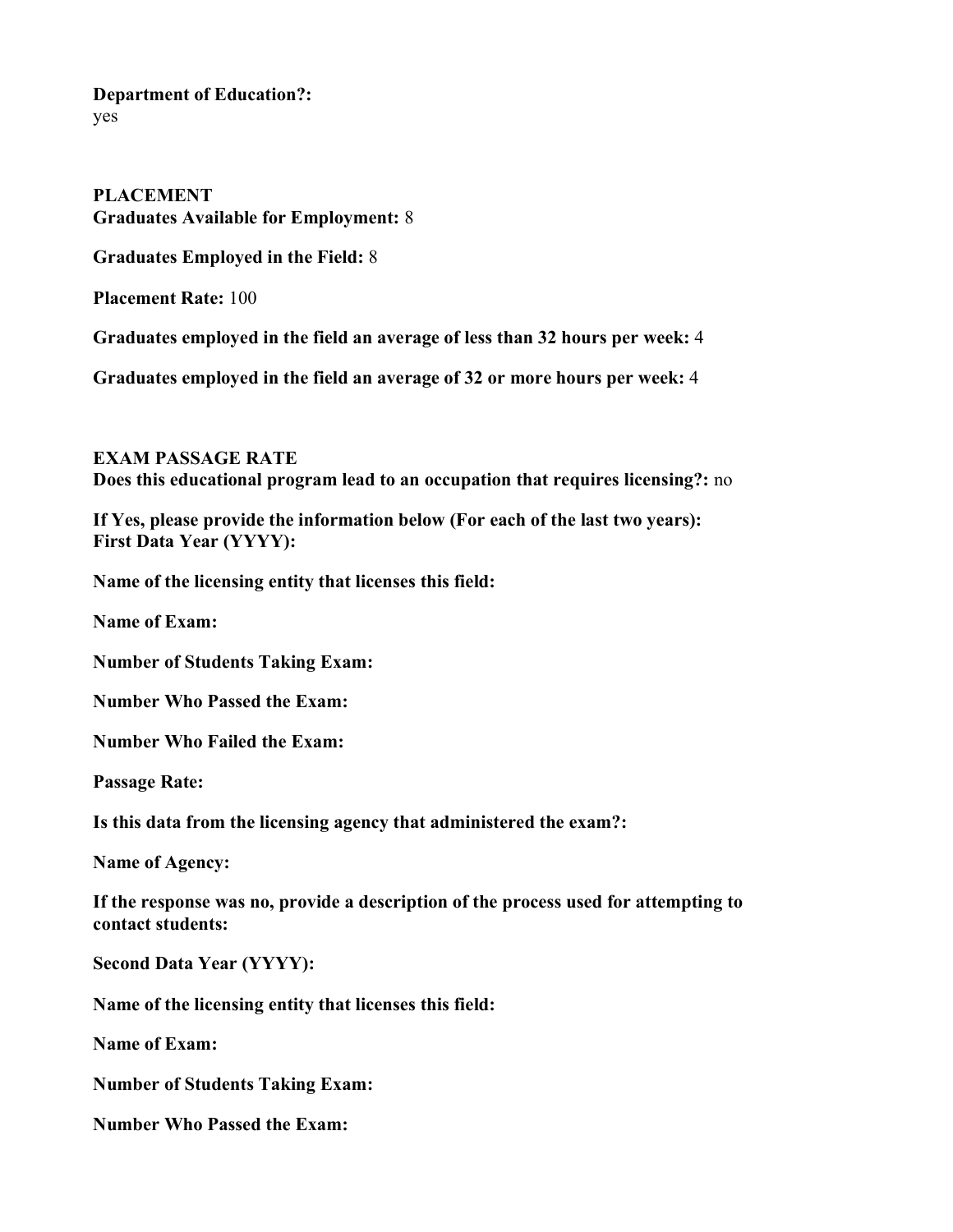**Number Who Failed the Exam:** 

**Passage Rate:** 

**Is this data from the licensing agency that administered the exam?:** 

**Name of Agency:** 

**If the response was no, provide a description of the process used for attempting to contact students:** 

**Do graduates have the option or requirement for more than one type of licensing exam?:** 

**Provide the names of other licensing exam options: Name of Option/Requirement:** 

**Name of Option/Requirement:** 

**Name of Option/Requirement:** 

**SALARY DATA Graduates Available for Employment:** 8

**Graduates Employed in the Field:** 8

**Graduates Employed in the Field Reported receiving the following Salary or Wage:**

- **\$0 \$5,000.00:** 0
- **\$5,001.00 \$10,000.00:** 0
- **\$10,001.00 \$15,000.00:** 0
- **\$15,001.00 \$20,000.00:** 1
- **\$20,001.00 \$25,000.00:** 3
- **\$25,001.00 \$30,000.00:** 2
- **\$30,001.00 \$35,000.00:** 2
- **\$35,001.00 \$40,000.00:** 0
- **\$40,001.00 \$45,000.00:** 0
- **\$45,001.00 \$50,000.00:** 0